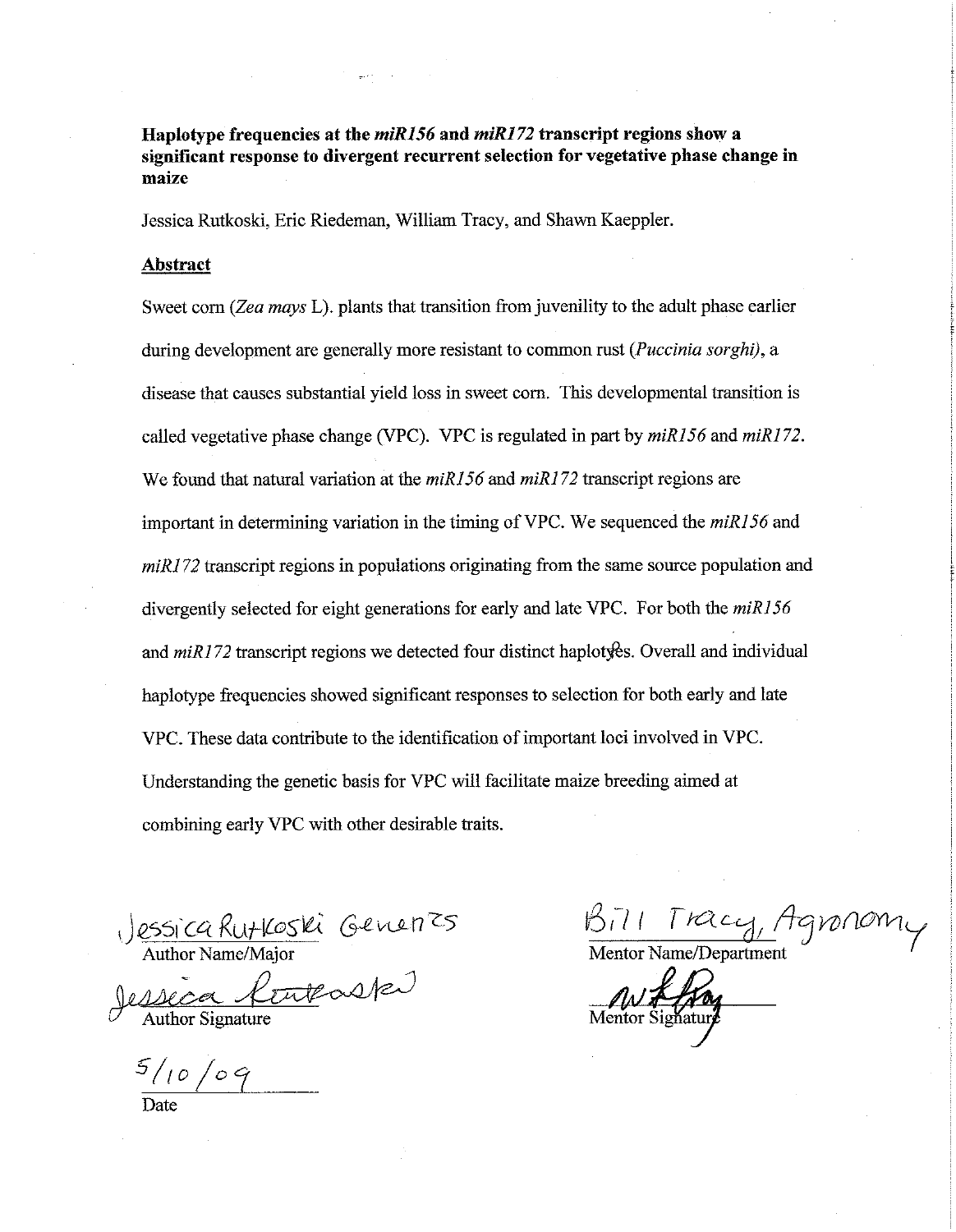# **COVER SHEET**

TITLE: **Haplotype frequencies at the** *miR156* **and** *miR172* **transcript regions show a significant response to divergent recurrent selection for vegetative phase change in maize**

AUTHOR'S NAME: Jessica Rutkoski

MAJOR: Genetics

DEPARTMENT: Genetics

MENTOR: Bill Tracy

DEPARTMENT: Agronomy

MENTOR(2): Shawn Kaeppler

DEPARTMENT(2):Agronomy

YEAR: 2009

(The following statement must be included if you want your paper included in the library's electronic repository.)

**The author hereby grants to University of Wisconsin-Madison the permission to reproduce and to distribute publicly paper and electronic copies of this thesis document in whole or in part in any medium now known or hereafter created.**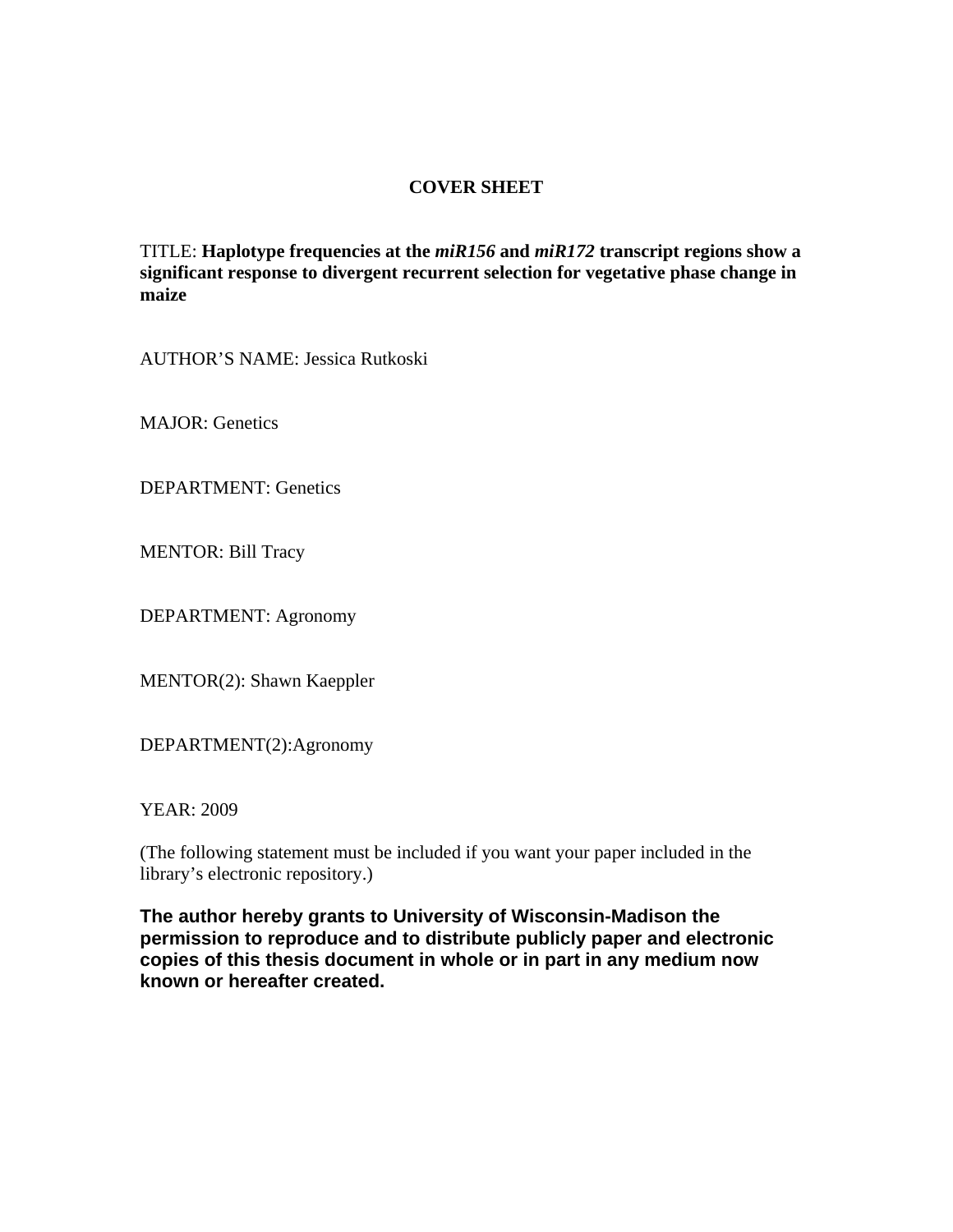## **Haplotype frequencies at the** *miR156* **and** *miR172* **transcript regions show a significant response to divergent recurrent selection for vegetative phase change in maize**

Jessica Rutkoski, Eric Riedeman, William Tracy, and Shawn Kaeppler.

### **Abstract**

Sweet corn (*Zea mays* L). plants that transition from juvenility to the adult phase earlier during development are generally more resistant to common rust (*Puccinia sorghi)*, a disease that causes substantial yield loss in sweet corn. This developmental transition is called vegetative phase change (VPC). VPC is regulated in part by *miR156* and *miR172*. We found that natural variation at the *miR156* and *miR172* transcript regions are important in determining variation in the timing of VPC. We sequenced the *miR156* and *miR172* transcript regions in populations originating from the same source population and divergently selected for eight generations for early and late VPC. For both the *miR156* and *miR172* transcript regions we detected four distinct haplotypes. Overall and individual haplotype frequencies showed significant responses to selection for both early and late VPC. These data contribute to the identification of important loci involved in VPC. Understanding the genetic basis for VPC will facilitate maize breeding aimed at combining early VPC with other desirable traits.

#### **Introduction:**

Common rust is the most prevalent disease afflicting sweet corn (*Zea mays* L*.*) grown in the upper Midwest. Rust is caused by the fungal pathogen *Puccinia sorghi*, which is often controlled by applying fungicides to crops and by growing sweet corn with the *Rp1-D* allele conferring genetic resistance. Since 1999, new races of *Puccinia sorghi* have appeared in the Midwest that are able to infect sweet corn plants with the *Rp1-D* allele making this resistance gene ineffective (Pataky et al. 2001). This study investigates a new form of genetic resistance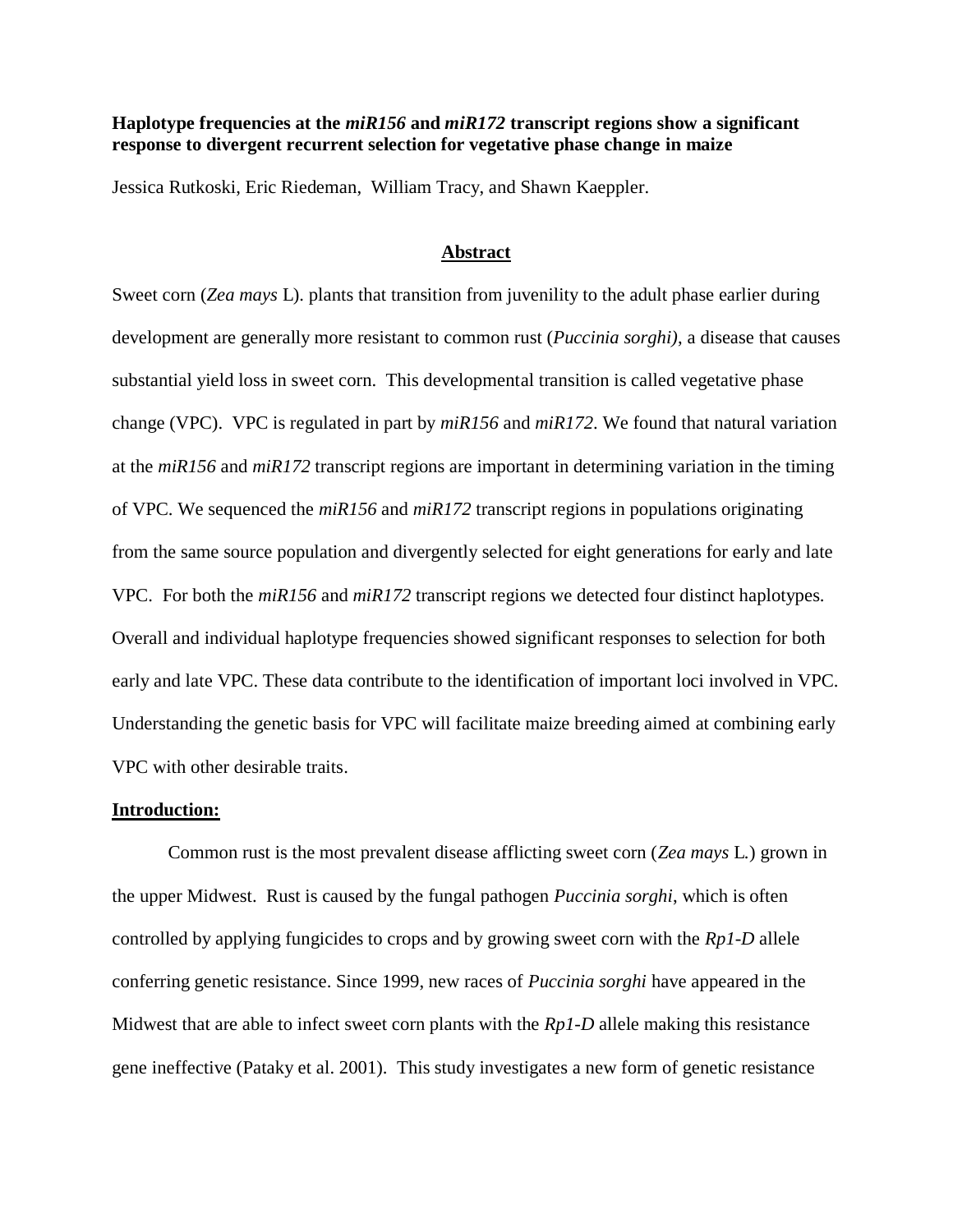that exploits partial adult plant resistance to rust that occurs in adult sweet corn plants. The two vegetative phases in maize, juvenile and adult, are distinct in that adult leaves have a thicker cuticle and juvenile leaves have more epicuticular wax (Poethig, 1990). Juvenile leaves are more susceptible to *P. sorghi*. Plants with early or late vegetative phase change can be selected to decrease or increase the duration of the juvenile phase; those with a longer juvenile phase experience greater susceptibility to common rust and insects (Basso et al., 2008; Abedon and Tracy, 1996).

Vegetative phase change (VPC) in maize is regulated in part by *microRNA156* (*miR156)* and *microRNA172 ( miR172)*. MicroRNAs are small RNA sequences that cleave complementary



Figure 1: The timing of VPC has shown a linear response over seven cycles of divergent recurrent selection from an original population of non-*Cg1* maize. The last leaf with juvenile wax measures the timing of VPC.

mRNA sequences, therefore reducing the level of the protein product the target mRNA codes for.

Overexpression of *miR156* increases the duration of the juvenile phase (Chuck et al., 2007).

*miR156* cleaves target mRNA that code for specific transcription factors that promote

transcription of developmental genes. The transcription factors are therefore less numerous and

less of the corresponding developmental gene is expressed. (Rhodes et al. 2002). *gl15* is an

essential gene for juvenile leaf trait expression. *miR172* down regulates the juvenility gene *gl15*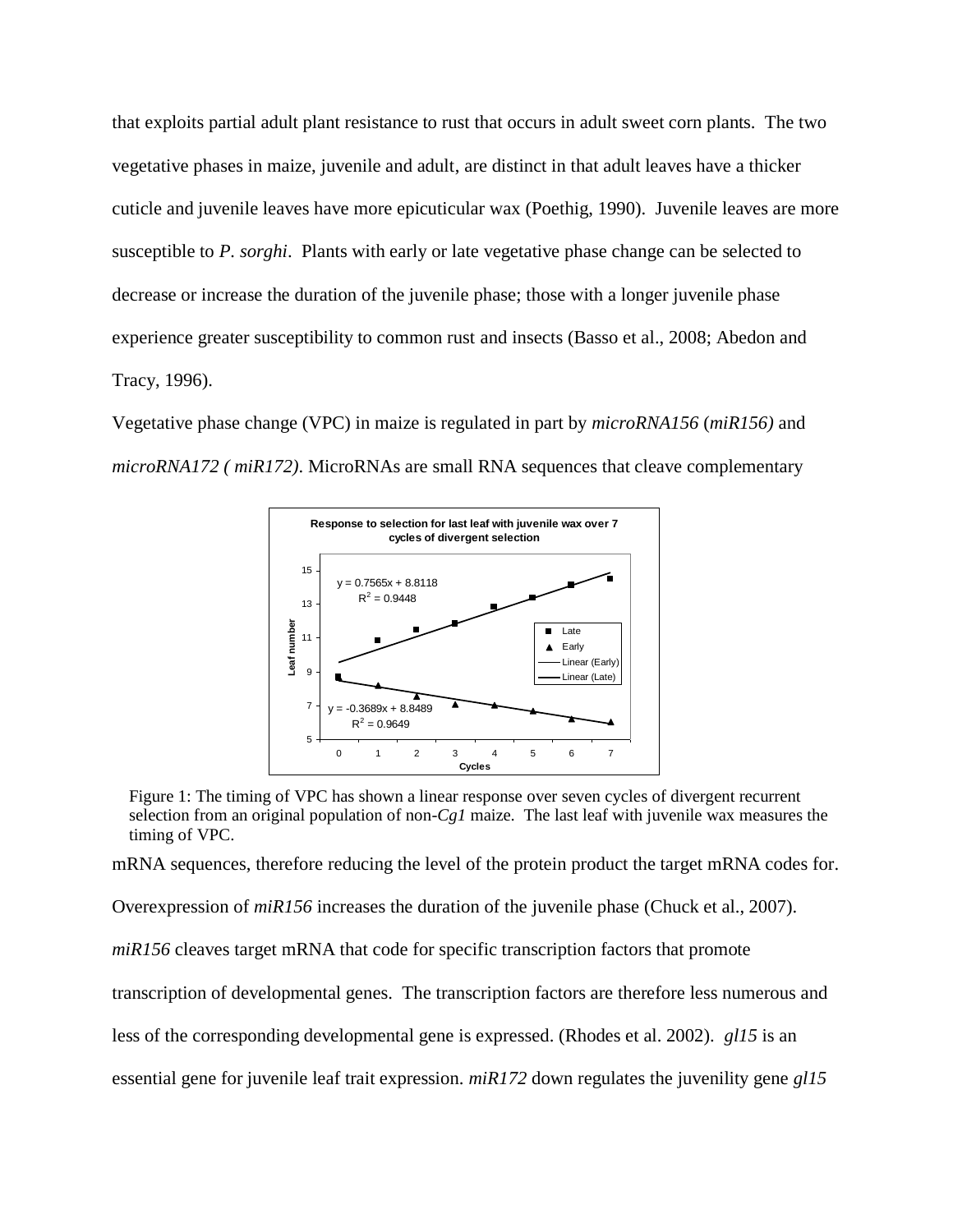by cleaving the transcript of *gl15.* This promotes the transition to the adult vegetative phase (Lauter et.al, 2005).

From an original Minn 11 sugary1 sweet corn population, Professor Bill Tracy has used divergent recurrent selection selecting VPC in the late and early direction for eight cycles in an ongoing study. The timing of VPC has been very responsive. (Figure 1) (Riedeman et al., 2008). Morphological changes have resulted and susceptibility to rust has increased in the cycles selected in the late phase change direction. In this experiment, we used sequencing to test the hypothesis that the haplotype frequencies at the *miR156* and *miR172* transcript regions were altered in response to selection and whether the natural variation at the *miR156* transcript region and the *miR172* transcript region is important in determining the observed variation of the timing of vegetative phase change (VPC). Understanding the genetic basis for regulation of VPC in maize will allow breeders to produce maize that combines high quality traits with early VPC, conferring partial yet durable resistance to rust (Basso et al., 2008, Abedon and Tracy, 1996).

#### **Materials and Methods**

**Population Development:** Minn 11, a sugary1 sweet corn population, formed cycle 0 (C0) of a divergent recurrent selection program. While the parents of Minn 11 included both Corn Belt Dent and sweet corn germplasm, the exact parents are unknown. Approximately 150 C0 plants were self-pollinated, harvested, and planted in family rows. Family rows were evaluated for the average last leaf with juvenile wax. The earliest and latest 20% for last leaf with juvenile wax intermated using bulked pollen from the selections. A minimum of 100 ears was obtained for each direction of selection. Equal amounts of seed from these ears were pooled to form balance bulks for each direction. Remnant seed was planted ear to row for the next cycle of selection. This process was repeated through eight cycles of selection in both directions. The original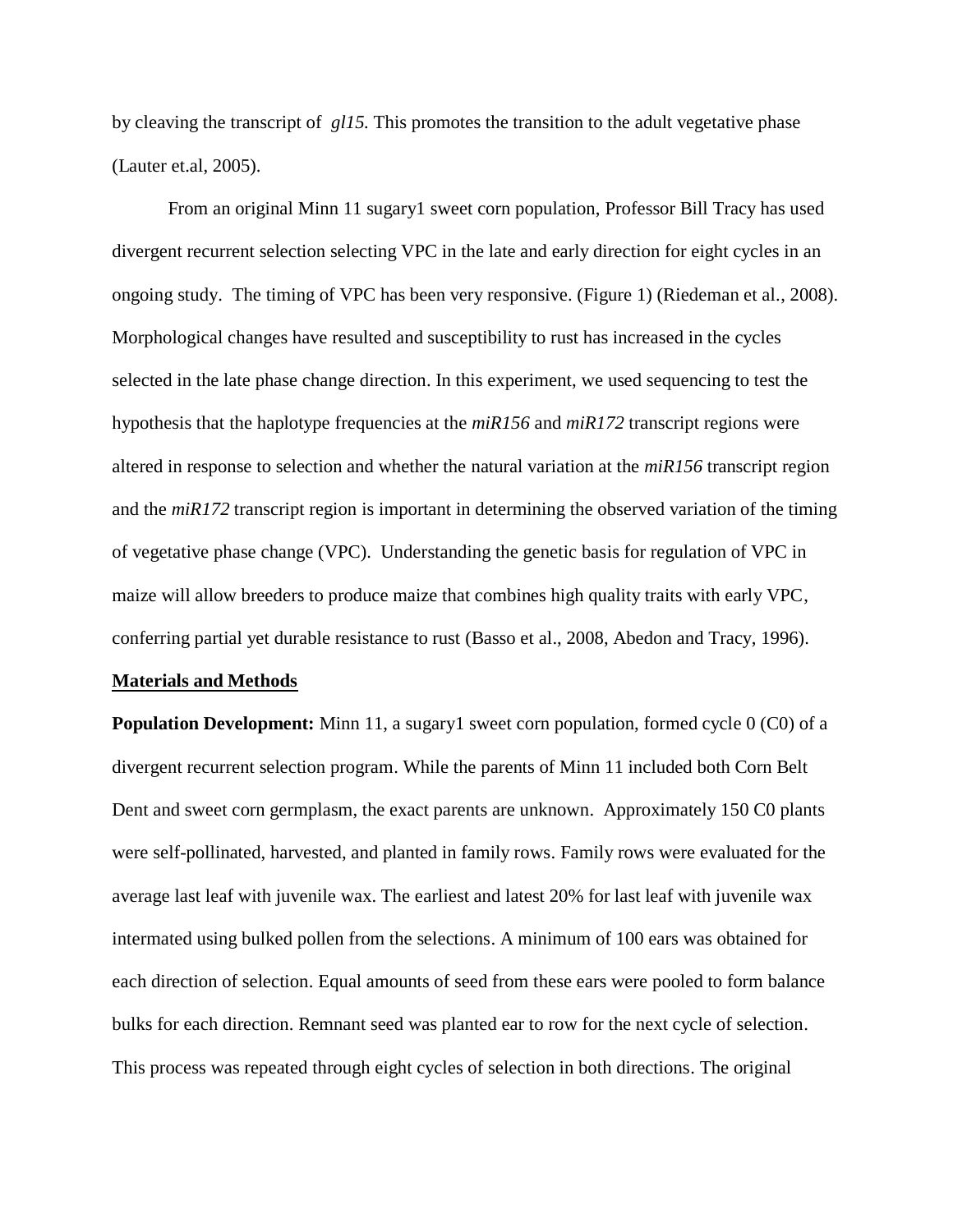population (C0), cycle 8 in the early direction of selection (C8E), and cycle 8 in the late direction of selection (C8L) were the populations evaluated for haplotype frequency in this experiment.

**Leaf harvest and preparation:** We grew 120 plants from C0, and the C8E and C8L. Immature leaves were harvested, freeze-dried and pulverized for DNA extraction.

**DNA extraction:** We isolated DNA using the DNA isolation using CTAB protocol (Kidwell, K.K., and T.C. Osborn, 1993). We measured DNA concentration using a nano-drop spectrophotometer.

**Population parentage testing:** Four potential parents of the C0 population, B73, Pa405, Ia453, and II125b, were screened using microsatellite (SSR) markers. DNA from the four potential parents and 96 individuals from C0 were PCR amplified with random SSR marker primers. Polymorphisms were screened using the Mega-Gel protocol for polyacrylamide gel electrophoresis. Each gel mix contained 75 ml 1x TBE, 22.5 ml 40% acrylamide stock 1.05 ml 10% APS, 120 µl TEMED, and 51 ml of ddH2O. PCR amplified samples were stained using Type IV loading dye (6x) and 1.25µl of a 1/100 dilution of Gel Red per 10µl. Stained samples were run on a gel at 7 watts for 2 hours, a second set of samples was run then loaded and run for 2 hours. Banding patterns on the gel were visualized and photographed using a UV light box. **DNA amplification:** Three bulks of DNA, 100ng from each individual within its respective population, were made one each for C0, C8L, and C8E. We used and optimized PCR protocol to amplify each DNA bulk. We used a GoTaq® Hot Start Polymerase kit from Promega. Our reaction mixes contained 2μl of 10x colorless buffer, 0.4μl dNTP, 0.65μl forward and reverse primers, 0.1μl HotStar Taq, 0.8ng dry DNA and 16.05μl ddH2O, total reaction amount was 20ul. We used the *miR156* forward primer GTGGCGTCAACAACATTACG , and reverse primer AAGGCATACCCCAACAATCA which flanks a region about 1900 bps downstream from the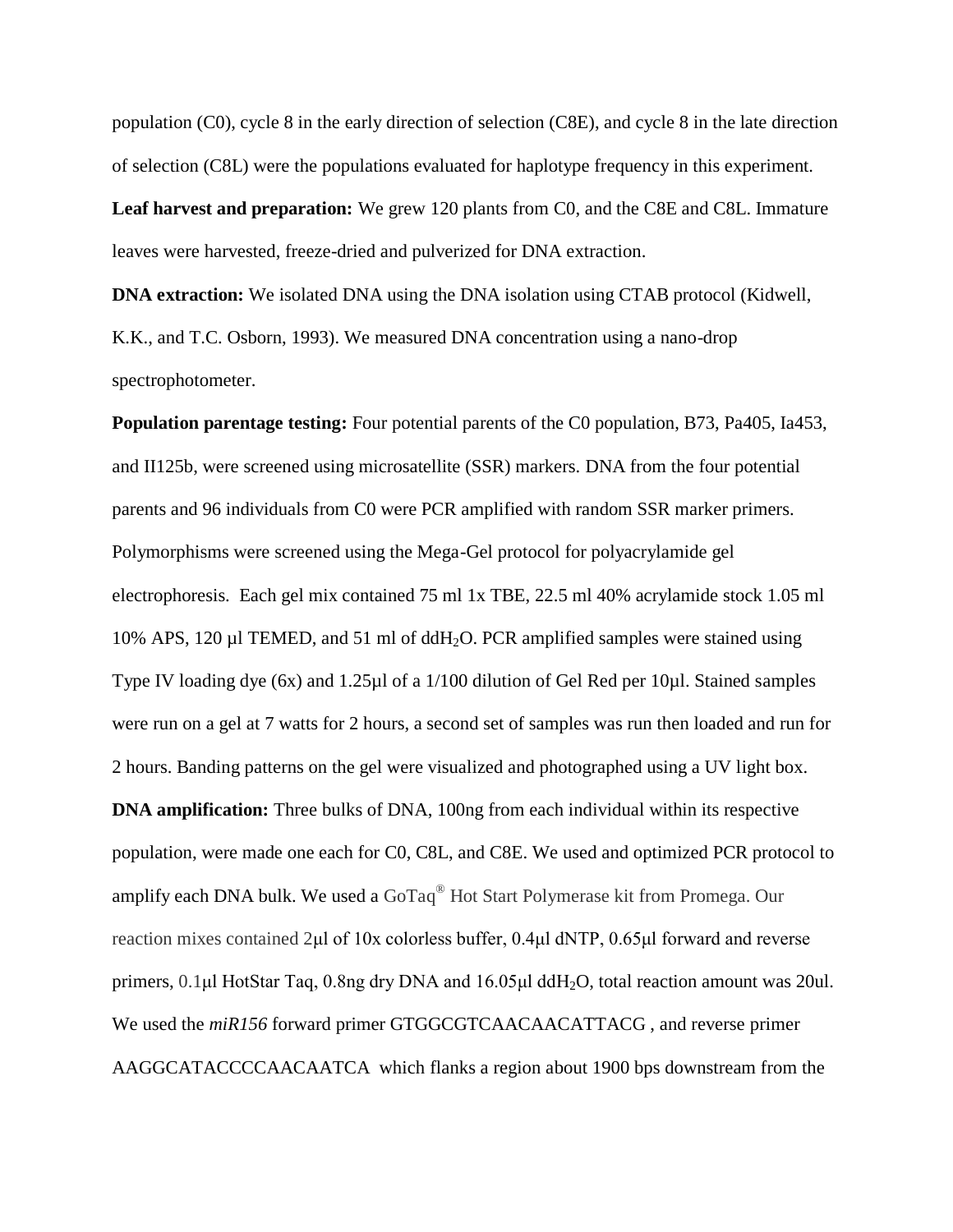*miR156* transcript region. We used the *miR172* forward primer

ACAAAGGCCAAGCGCTACTA, and reverse primer CACATGGGTGACGATGCTAC which flanks a region about 1500 bps downstream of the *miR172* transcript region. We amplified each bulk once using primers for the *miR156* transcript region and again for the *miR172* transcript region (six PCR products total). Specific priming and amplification of these regions was confirmed using gel electrophoresis on 1% agarose gels. Resolution of more than one band on the gel indicated non-specific priming or DNA degradation.

**DNA purification:** We cut the primer specific bands out of the 1% agarose gel to ensure isolation of primer specific DNA. Used a QIAquick spin column kit to remove primers, nucleotides, enzymes, mineral salts, agarose, ethidium bromide, and other impurities from the DNA samples. Purified DNA was concentrated with EtOH DNA precipitation, and resuspended in 10ul TE.

**Cloning into bacteria:** We ligated each of the six purified PCR products into a pGEM-T Easy Vector using T4 DNA ligase. Ligation of control insert DNA into the vector was used as a positive control and ligation of the empty vector without insert DNA was used as a negative control. We prepared 2 LB/ampicillin/IPTG/X-Gal plates for each ligation reaction and equilibrated the plates to room temperature prior to plating. We transformed JM109 High Efficiency Competent Cells by mixing 2ul of each ligation reaction with 50ul of competent cells. The mix was placed on ice for 20 minutes, heat-shocked for 45-50 seconds in a 42°C water bath, and returned to ice for 2 minutes. We incubated the transformed cells for 1.5 hours at 37°C with shaking and plated 100ul of each culture onto duplicate LB/ampicillin/IPTG/X-Gal plates. Plates were incubated overnight at 37°C. White colonies contained inserts. Individual white colonies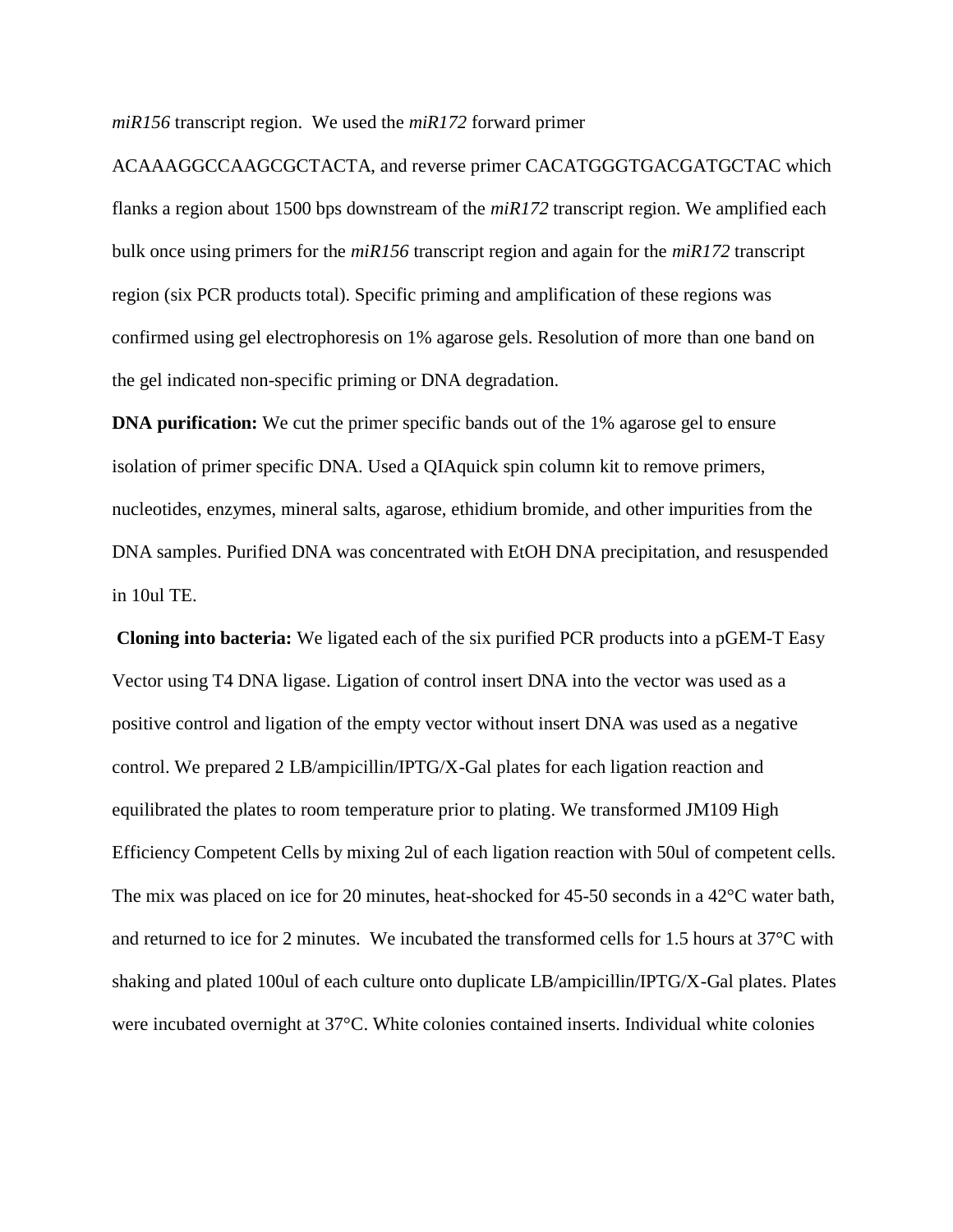were transferred to a replicate plate and a well in a 96 well PCR plate. One plate was designated for each of the 6 transformation reactions.

**Clean up and Sequencing:** We PCR amplified DNA from transformed colonies. PCR products were diluted 2:40 with TE. We prepared our each of the six 96 well plates for dye-terminator sequencing using the BigDye terminator kit containing fluorescently labeled dideoxy terminators. Only the plate's corresponding forward primers were used. The reactions were run on a thermocycler using the BigDye protocol. DNA was cleaned up and sequenced at the UW Madison Biotechnology DNA Sequence Laboratory.

**Analysis:** DNA sequences were aligned using BioEdit software and significance in changes of haplotype frequency was determined using SAS. We ran two-way chi-square tests when over 80% of expected values were over 5. Fishers exact tests used when this criteria was not met. The significance level for both tests was set at  $\alpha$ = 0.05.

## **Results:**

### **Population parentage**:

We aimed to identify the parents of C0 in order to develop SNP markers that could be used to screen C0, C8E, and C8L for haplotype frequency changes. We found that SSR Markers Bnlg-1144 and Umc-1014 produced bands present in C0 that were absent in the potential parents. We thus eliminated B73, Pa405, Ia453, and Il125b as the parents of C0 (Figure 2). We therefore proceeded to detect haplotype frequency changes between C0, C8E, and C8L via sequencing.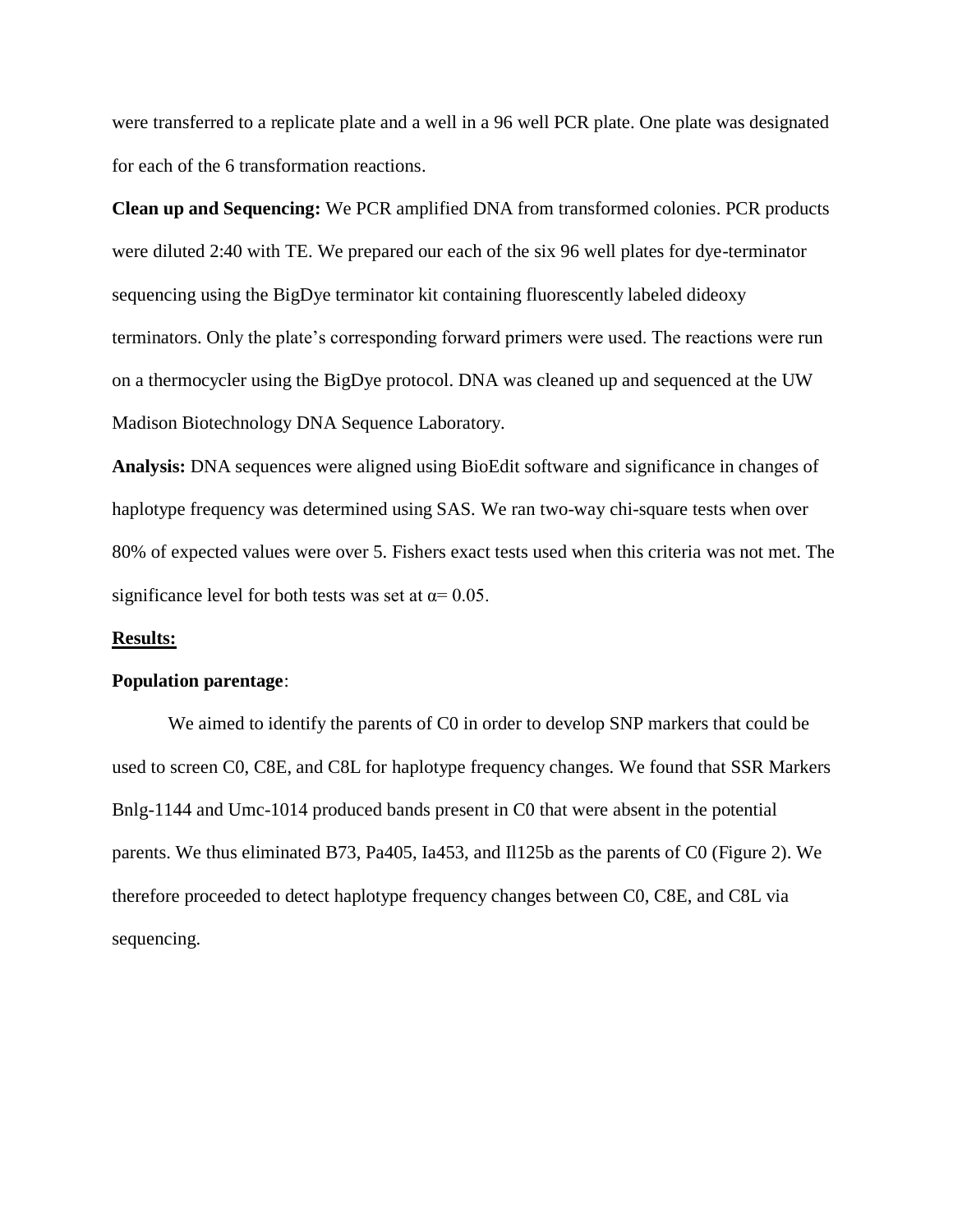

this eliminated as the parents of C0. Figure 2: SSR markers umc-1014 (left) and bnlg-1144 (right) resolve bands in the C0 individuals that are not present in the potential parents,B73, Pa405. Ia453, and Il125b. These candidates are

From sequence data at the *miR156* transcript region six single nucleotide polymorphisms (SNPs) were found. Five of the SNPs were organized into four distinct haplotypes. Overall haplotype frequencies varied significantly between C0 and C8E as well as between the C8L and C8E populations (Table 1). Using a two-way chi-square we found that haplotype frequencies between C8E and C8L were significantly different (p= 0.0003). Using a fisher's exact test we found that haplotype frequencies were significantly different between the C0 and C8E  $(p=0.0026)$ , but were not significantly different between C0 and C8L ( $p=0.3028$ ). These data suggest that the *miR156* transcript region is a target for selection for early VPC.

From sequence data at the *miR172* transcript region eight SNPs and nine insertion/deletion polymorphisms were found. All these polymorphisms were organized into four distinct haplotypes. Overall haplotype frequencies varied significantly between C0 and C8L as well as between the C8L and C8E populations (Table 1). Using a two-way chi-square test, we found that haplotype frequencies were significantly different between C8E and the C8L (p=0.0002), but were not significantly different between C0 and the C8E (p=0.1013). Using a fisher's exact test, we found that haplotype frequencies were significantly different between C0 and the C8L  $(p=0.0231)$ . These data suggest that the  $miR172$  transcript region is a target for selection for late VPC.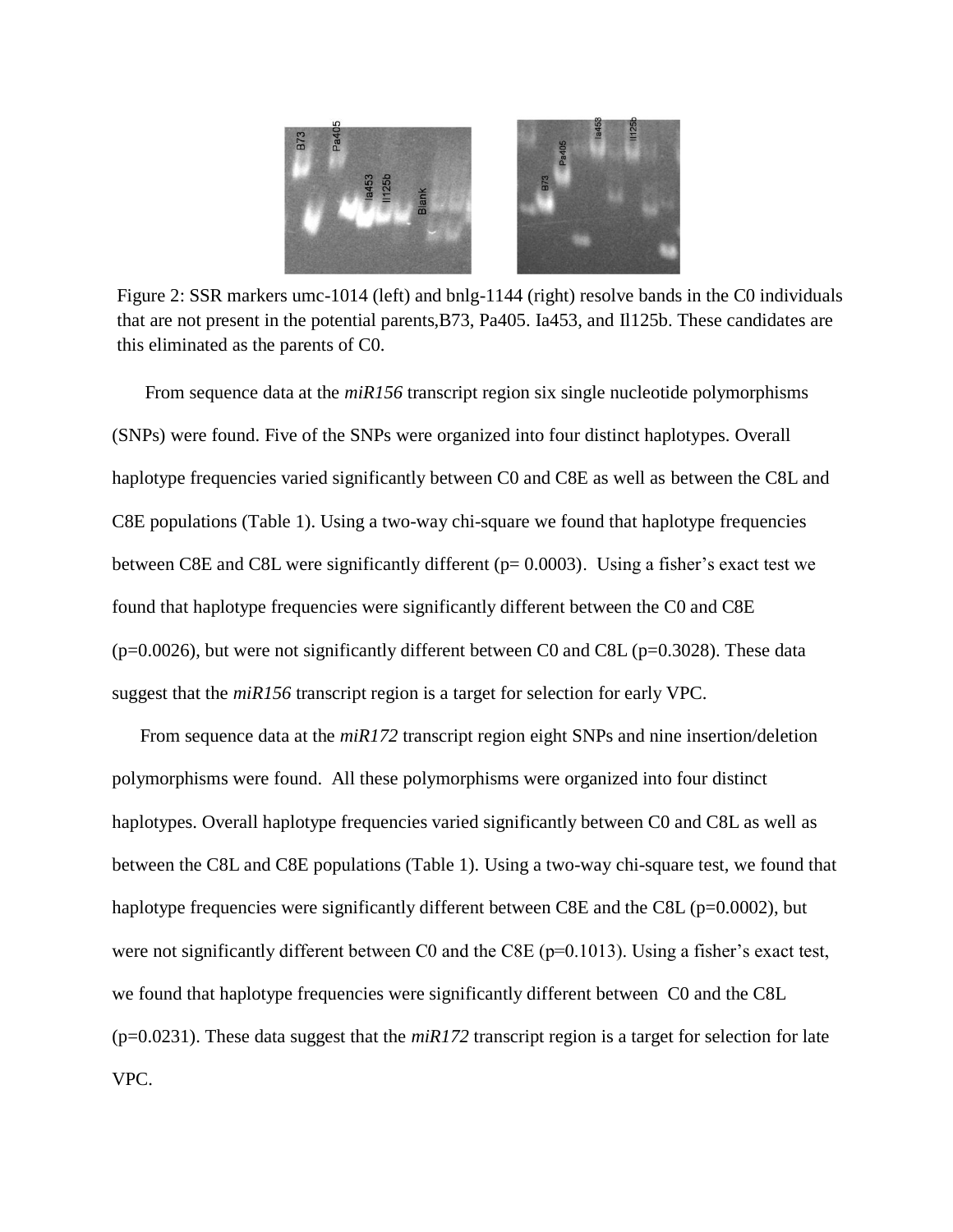| Comparison pairs               | $miR156$ transcript region | $miR172$ transcript region |
|--------------------------------|----------------------------|----------------------------|
| Cycle 8 early vs. Cycle 0      | $p=0.0026$                 | $p=0.1013$                 |
| Cycle 8 late vs. Cycle 0       | $p=0.3028$                 | $p=0.0231$                 |
| Cycle 8 late vs. Cycle 8 early | $p=0.0003$                 | $p=0.0002$                 |

Table 1: Statistical significance of overall haplotype frequency among all possible comparisons of C0, C8E and C8L



| $miR156$ haplotype frequencies in C0,<br>C8E and C8L |     |     |     |
|------------------------------------------------------|-----|-----|-----|
|                                                      | CO) | C8E | C8L |
| haplotype 1                                          |     | 16  |     |
| haplotype 2                                          |     |     |     |
| haplotype 3                                          | 77  | 72  | 72  |
| haplotype 4                                          | 10  |     |     |

Figure 3: Haplotype frequencies at the *miR56* transcript region for C80, C8E, and C8L



| $miR172$ haplotype frequencies in C0,<br>C8E and C8L |                |     |     |
|------------------------------------------------------|----------------|-----|-----|
|                                                      | C <sub>0</sub> | C8E | C8L |
| haplotype 1                                          | 40             | 43  | 36  |
| haplotype 2                                          | 29             | 19  | 22  |
| haplotype 3                                          |                |     |     |
| haplotype 4                                          |                | 11  |     |

Figure 4: Haplotype frequencies at the *miR172* transcript region for C80, C8E, and C8L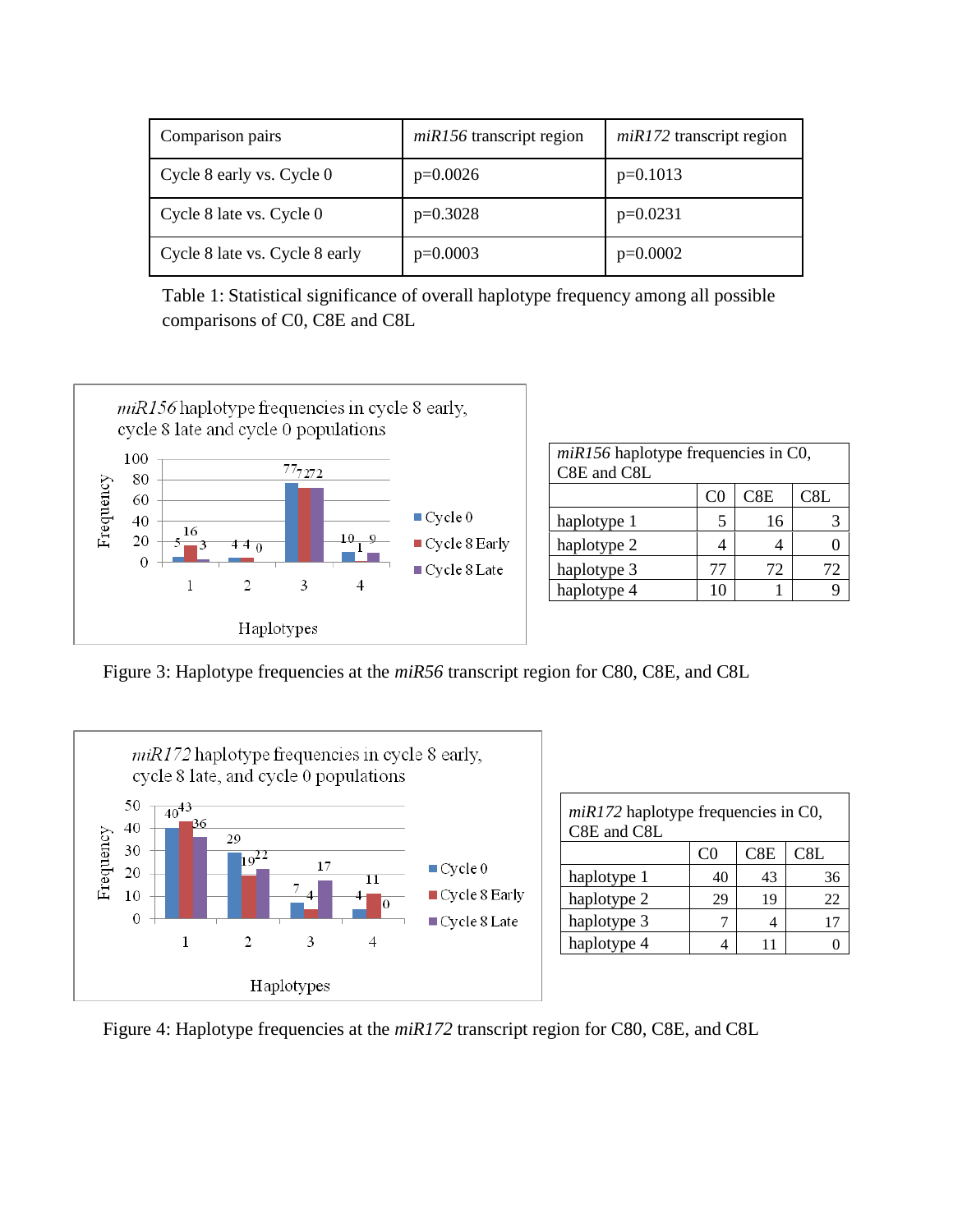Frequencies of individual haplotypes at the *miR156* and *miR172* transcript regions varied between C0, C8E, and C8L (Figure 3, Figure 4). Using two-way chi-square tests, we found that the frequency of haplotype one at the *miR156* transcript region was significantly increased by selection for early VPC (p=0.0105) and was significantly different between C8E and C8L. The frequency of haplotype four at the *miR156* transcript region was significantly decreased by selection for early VPC (p=0.096) and was significantly different between C8E and C8L (Table 2).

| Comparison pairs               | Haplotype 1 | Haplotype 2 | Haplotype 3 | Haplotype 4 |
|--------------------------------|-------------|-------------|-------------|-------------|
| Cycle 8 early vs. Cycle 0      | 0.0105      | 0.9634      | 0.6389      | 0.0096      |
| Cycle 8 late vs. Cycle 0       | 0.7254      | 0.1242      | 0.329       | 0.9483      |
| Cycle 8 late vs. Cycle 8 early | 0.0034      | 0.1227      | 0.1571      | 0.007       |

Table 2: Statistical significance of individual haplotype frequencies at the *miR156*  transcript region among all possible comparisons of C0, C8E, and C8L

Using two-way chi-square tests we found that the frequency of haplotype three at the *miR172* transcript region was significantly decreased by selection for late VPC ( $p=0.0167$ ) and was significantly different between C8L and C8E (p=0.0018). The frequency of haplotype four at the *miR172* transcript region was significantly different between C8E and C8L (p=0.000669) (Table 3).

| Comparison pairs               | Haplotype 1 | Haplotype 2 | Haplotype 3 | Haplotype 4 |
|--------------------------------|-------------|-------------|-------------|-------------|
| Cycle 8 early vs. Cycle 0      | 0.4633      | 0.1145      | 0.5347      | 0.0592      |
| Cycle 8 late vs. Cycle 0       | 0.8034      | 0.3597      | 0.0167      | 0.1209      |
| Cycle 8 late vs. Cycle 8 early | 0.3332      | 0.5177      | 0.0018      | 0.000669    |

Table 3: Statistical significance of individual haplotype frequencies at the *miR172* transcript region among all possible comparisons of C0, C8E, and C8L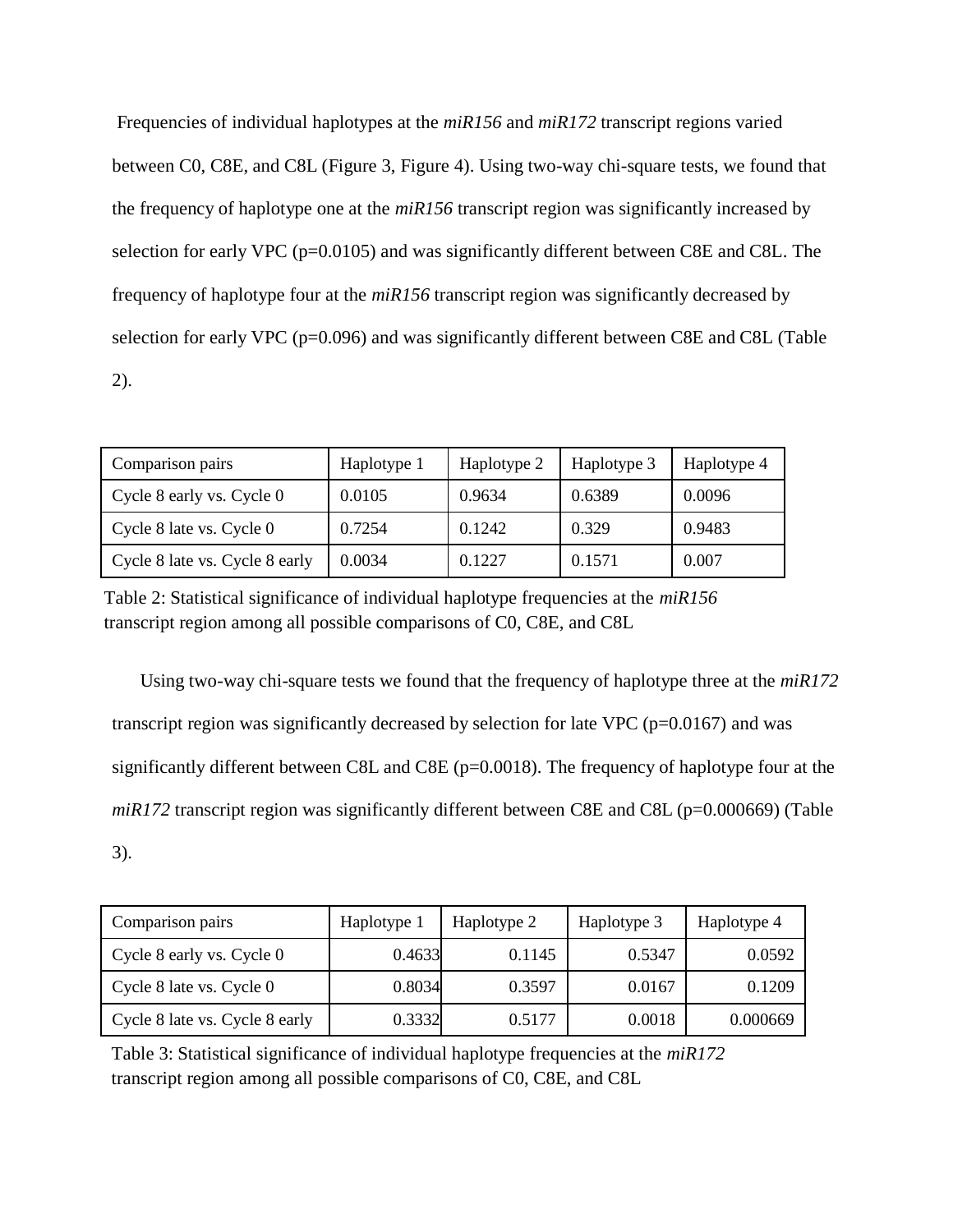### **Discussion:**

Our analysis of sequence data 1900bps downstream from the *miR156* and 1500bps downstream from the *miR172* transcript regions reveals sequence variation within both regions. The variation in each region is organized into four distinct haplotypes that show a non-random response to selection for VPC. Haplotypes at the *miR172* transcript region significantly respond to selection for late VPC whereas haplotypes at the miR156 transcript region significantly respond to selection for early VPC. These haplotypes may be linked to targets for selection in the pre-miRNA sequences or enhancer regions. These presumed targets may affect mature miRNA levels through various mechanisms. Potential mechanisms include: reduced DNA transcription at the *miR156* and *miR172* transcript regions, or reduced stability of *pre-miRNA156* and *pre-miRNA172* secondary structures. Although microRNA sequences are highly conserved, within species pre-miRNA polymorphisms have been found within populations of *Arabidopis thaliana.* In *A. thaliana* these pre-miRNA polymorphisms alter pre-miRNA secondary structure and can reduce their stability thus reducing mature microRNA levels. (de Meaux et. al., 2008, Ehrenreich et. al., 2008). Polymorphisms in the *pre-miR156* and *pre-miR172* sequence may exist in maize and may be targets for selection linked to the haplotypes detected in this experiment. Interestingly, if selection reduced levels of *miR156* early VPC would be promoted while reduced levels of *miR172* would promote late VPC.

#### **Conclusion:**

## **Population Parentage:**

Our parentage analysis of C0 did not succeed in identifying the parents of the population. Had we identified the parents we would have sequenced the parents at the *miR156* and *miR172* transcript regions to develop SNP markers. These SNP markers would have been used to screen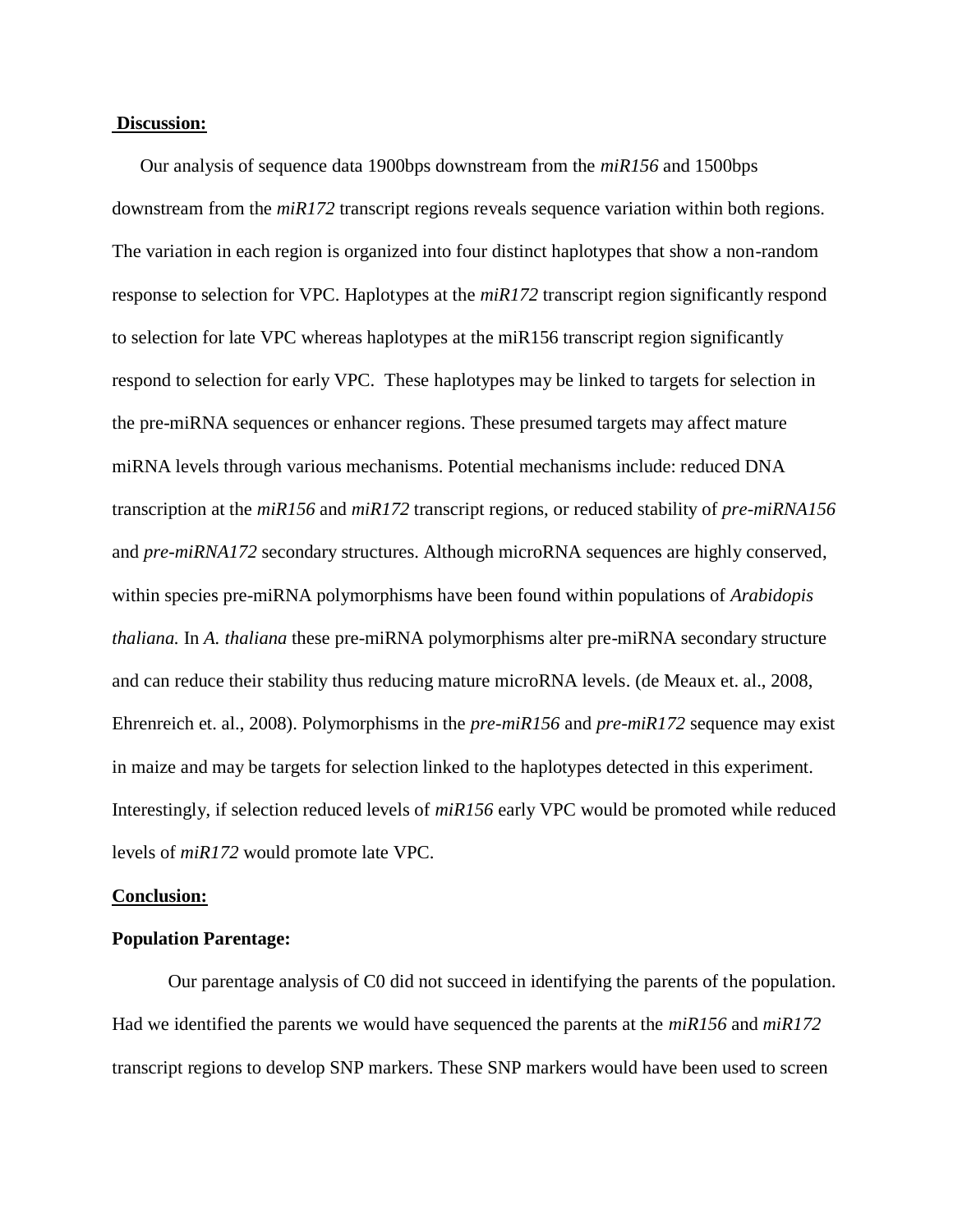C0, C8E, and C8L for haplotype frequency changes between populations. With no parents identified, we detected the haplotype frequency changes using sequencing. Developing SNP markers from the C0 sequence data at the *miR156* and *miR172* transcript region would be useful to facilitate further studies of haplotype frequency changes at these regions in populations derived from C0.

## **Haplotype Frequency Analysis:**

Our observation that haplotype frequencies at the *miR156* and *miR172* transcript regions significantly respond to selection for the timing of VPC supports the hypothesis that the variation at these regions is involved in the differential timing of VPC observed in C0, C8E, and C8L. These data contribute to the identification of important loci involved in VPC.

To validate the importance of variation at the *miR156* and *miR172* transcript regions in the response to selection for VPC intermediate cycles of selection should be haplotyped to determine whether there was a consistent response to selection. To investigate the genetic mechanism employed by the targets for selection in this experiment MIR156 and MIR172 levels in C0, C8E and C8L populations should be tested. If MIR156 and MIR172 levels differ, the stability of the pre-miRNA156 and pre-miRNA172 in should be investigated.

Understanding the genetic basis for VPC will facilitate maize breeding aimed at combining either early or late VPC with other desirable traits. Since early VPC in maize imparts partial resistance to common rust, incorporating early VPC into maize cultivars could reduce crop losses in Wisconsin where rust is prevalent.